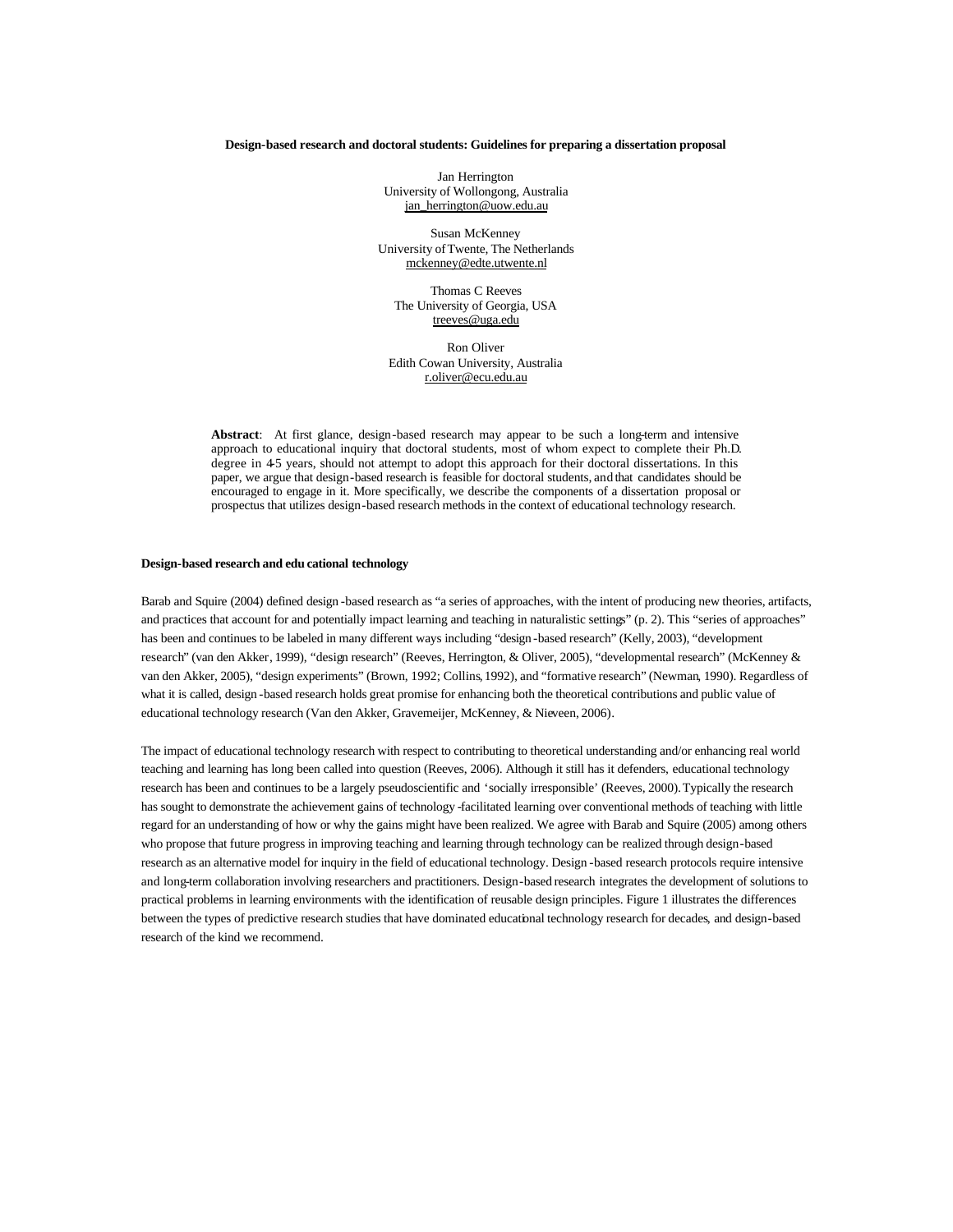

**Figure 1:**Predictive and design-based research approaches in educational technology research (Reeves, 2006)

Brown (1992) and Collins (1992) are widely acknowledged as early contributors to the definition and activation of design-based research. They described it as a methodology that requires:

- addressing complex problems in real contexts in collaboration with practitioners;
- integrating known and hypothetical design principles with technological affordances to render plausible solutions to these complex problems; and
- conducting rigorous and reflective inquiry to test and refine innovative learning environments as well as to define new design principles.

At first glance, the requirement that design-based research should address complex problems in real contexts in close collaboration with practitioners may appear to be such a long-term and intensive approach to educational inquiry that doctoral students, most of whom expect to complete their Ph.D. degree in 4-5 years, should not attempt to adopt this approach for their doctoral dissertations. But we argue that design-based research is not only feasible for doctoral students, but that stronger studentsshould be encouraged to engage in it by their academic advisors.

Writing in the prestigious journal, *Educational Researcher*, published by the American Educational Research Association, Shulman, Golde, Bueschel, and Garabedian (2006) describe the problems of today's education doctorates as "chronic and crippling" (p. 25). The authors describe how researchers in other fields are shocked when they find out that one of the biggest unmet challenges of education Ph.D. programs is "ensuring that students develop into effective researchers" (p. 26). After all, the Ph.D. is supposed to be a research degree and thus preparing people for rigorous scholarly inquiry should be one thing that doctoral programs do especially well. Nonetheless, the widely acknowledged lack of impact of educational research suggests that something is very flawed with the way many educators currently do research and the ways they currently prepare their students to be educational researchers.

We attribute at least part of the problems of today's Ph.D. doctoral programs to the fact that they often fail to engage students in research from the day they enter the program. For example, the typical path a fulltime Ph.D. student in the USA takes is to spend two years taking courses, many of them focused on various quantitative and qualitative research methods, another year focused on reviewing the literature, taking comprehensive exams, and writing a prospectus, and the last year conducting and writing the actual dissertation. Yet, educational history has shown us that , when it comes to disciplines following an apprenticeship model, early initiation into the field is essential to helping bridge the gap between theoretical understanding and practical applications. There are many alternatives to the course-driven model of doctoral programs. For those interested in learning how to marry the interests of robust design with research results that can be used by a wider audience, design-based research offers promising options, which we are convinced will be much more fruitful for the field of educational technology as well as for the individual students and the practitioners with whom he/she collaborates. We know this can be done. The authors of this paper have conducted forms of designbased research in completing their own Ph.D. degrees (Herrington, 1997; McKenney, 2001) or have supervised doctoral students who have done likewise (Wang & Reeves, 2006; McMahon & Oliver, 2004). But any good research project requires a careful plan, and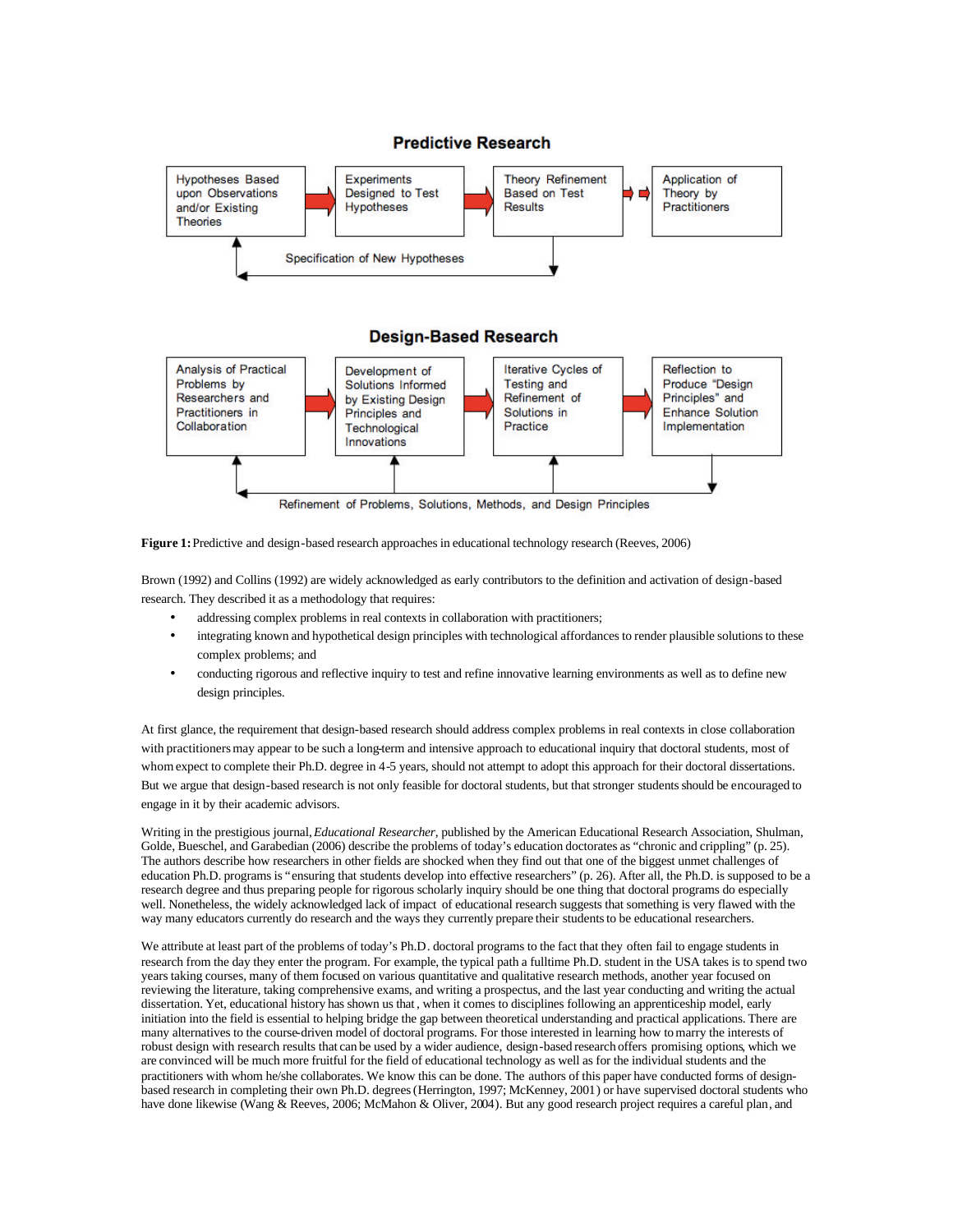because of their nature, design-based studies can be more difficult to map out than other types of research. For this reason, and because we would like to encourage more design research in our field, this paper presents guidelines for preparing a doctoral research proposal or prospectus.

### **The research proposal**

Nearly all universities provide guidelines to students on the preparation of research proposals. Both the process and the product of a research prospectus are critical in ensuring that the proposed research is sound, feasible and will contribute to knowledge in its field. The *process* is important because the writing of a research proposal requires deep and reasoned thinking about an area of enquiry, and a systematic analysis of the requirements of the research, that is, what is needed to make it happen. The requirement to specify a methodology is useful because of the practical nature of the task, and the need to think through the actual conduct of the research in detail. The *product* of the proposal document itself is important because it becomes a blueprint for the conduct of the research—a reference point for all decisions and actions regarding the research. A proposal document is a useful means to persuade supervisors, advisory committee members, funding reviewers, and other stakeholders that the researcher is not only familiar with the literature of the problem area, but also that the proposed research is worthwhile, viable, sufficient, and will meet the standards required for a doctoral degree.

### **Guidelines on preparing the design-based research proposal**

A research proposal for a doctoral study using a design-based approach must include a practitioner-oriented focus as well as degrees of collaboration that are not necessarily required for more traditional predictive research designs. Phillips (2006) noted that 'One of the very great virtues of the DR [design research] community is that its members take the whole of the scientific research cycle seriously' (p. 95), and this is reflected in the details required throughout the entire design-based research proposal.

Using the depiction of the four phases of design-based research by Reeves (2006) illustrated in Figure 1, each phase can be mapped against the typical requirements of a research proposal. While differences between institutions and disciplines do exist, a typical proposal would include elements such as *aims and objectives, rationale, research questions, significance, literature review, methodology, data collection, data analysis* and*anticipated outputs*. Additional elements may be required such as *ethical considerations,* a *timeline* and a *budget.* In Table 1 below, typical elements of a proposal or prospectus are matched to t he designbased research phases, together with suggested placement in the document itself.

In the sections below, each phase of design-based research is listed, followed by typical section headin gs required, and brief guidelines and considerations are given for doctoral students preparing the proposal. These guidelines are a suggested starting point and should not be considered prescriptive. Every research proposal is different, and doctoral students should be encouraged to vary these sections as required to suit their own purposes, and the nature of their research.

| <b>Phase</b>                                                                                     | <b>Element</b>                                                             | <b>Position</b>                                         |
|--------------------------------------------------------------------------------------------------|----------------------------------------------------------------------------|---------------------------------------------------------|
| Phase of des ign-based research<br>(Reeves, 2006)                                                | The topics/elements that need to be<br>described                           | Position in a research proposal                         |
| PHASE 1: Analysis of practical<br>problems by researchers and<br>practitioners in collaboration  | Statement of problem<br>Consultation with researchers and                  | Statement of problem or<br>Introduction or Rationale or |
|                                                                                                  | practitioners<br>Research questions                                        | Background<br>Research questions                        |
|                                                                                                  | Literature review                                                          | Literature review                                       |
| PHASE 2: Development of<br>solutions informed by existing<br>design principles and technological | Theoretical framework                                                      | Theoretical framework                                   |
|                                                                                                  | Development of draft principles to<br>guide the design of the intervention |                                                         |
| innovations                                                                                      | Description of proposed intervention                                       | Methodology                                             |
| PHASE 3: Iterative cycles of<br>testing and refinement of solutions                              | Implementation of intervention (First<br><i>iteration</i> )                | Methodology                                             |
| in practice                                                                                      | Participants                                                               |                                                         |
|                                                                                                  | Data collection                                                            |                                                         |
|                                                                                                  | Data analysis                                                              |                                                         |
|                                                                                                  | Implementation of intervention                                             |                                                         |

**Table 1:** Phases of design -based research mapped against typical elements of a research proposal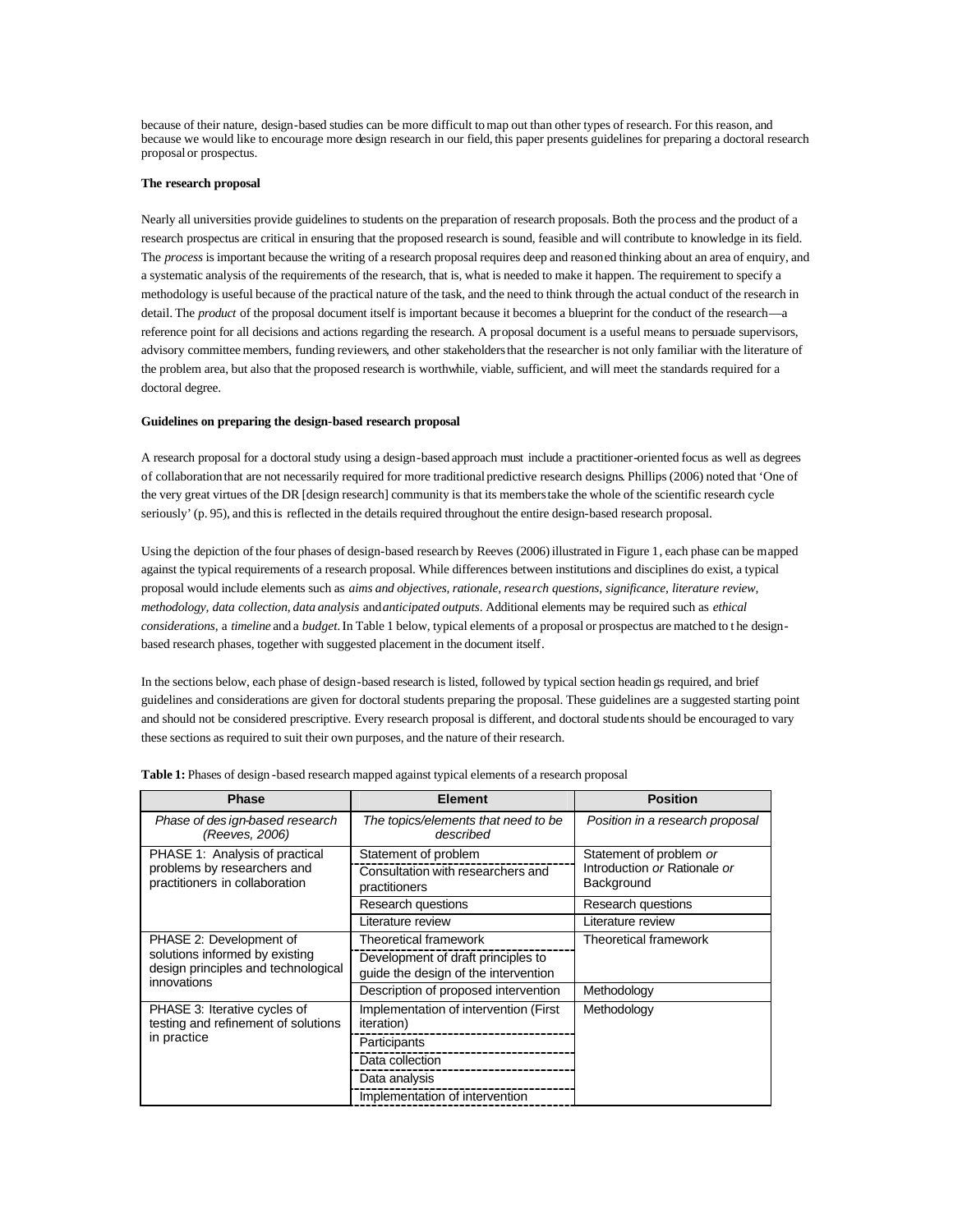| <b>Phase</b>                                               | <b>Element</b>                                   | <b>Position</b> |  |
|------------------------------------------------------------|--------------------------------------------------|-----------------|--|
|                                                            | (Second and further iterations)                  |                 |  |
|                                                            | Participants                                     |                 |  |
|                                                            | Data collection                                  |                 |  |
|                                                            | Data analysis                                    |                 |  |
| PHASE 4: Reflection to produce                             | Design principles                                | Methodology     |  |
| "design principles" and enhance<br>solution implementation | Designed artefact(s)<br>Professional development |                 |  |

### **PHASE 1: Analysis of practical problems by researchers and practitioners in collaboration**

As noted by Bannan-Ritland (2003): 'The first phase of [design-based research] … is rooted in essential research steps of problem identification, literature survey, and problem definition' (p. 22), but while these processes are common to most research approaches, they have a particular significance for design-based research.

### *Statement of problem*

Many research proposals begin with an introduction to an area of study, and a description of what the study will do. However, for design-based research in education, the identification and exploration of a significant educational problem is a crucial first step. It is this problem that creates a purpose for the research, and it is the creation and evaluation of a potential solution to this problem that will form the focus of the entire study. Many research students begin by thinking of a solution—such as a technology-based intervention, an educational game, or a technology tool—before they consider the educational problem it could solve. Problems then arise when the solution is revealed to be a project of interest or 'pet' project, rather than a genuine attempt to solve an educational problem. The statement of the problem in design-based research should identify an issue or an opportunity, explore its history or background, and provide a convincing and persuasive argument that this problem is significant and worth researching. This includes articulating both the practical and scientific relevance of the study.

### *Consultation with researchers and practitioners*

A particularly challengingaspect of the problem definition process is the extent to which it is undertaken in close collaboration with a defined group of practitioners. Purists may argue that a study does not really involve design-based research if the problem is not defined in close collaboration with practitioners. We recognize close collaboration as an ideal for design -based research that is sometimes simply not feasible. At the same time, we hope that this will become less of a challenge, especially as research supervisors themselves become more active in design-based research. In the so-called "natural" or "pure" sciences such as physics and chemistry, doctoral students are not expected to start their research projects on their own. Instead, they typically apprentice themselves to a scientist who is already pursuing a well-defined, robust research agenda. They begin to play active roles in that research agenda from the first day they become doctoral students. In the best of all possible worlds, educational researchers who supervise doctoral work would have similarly robust research agendas. If those supervisors are engaged in design-based research themselves, they will already be involved in long-term, meaningful coactive engagement with practitioners, and thus their students will be able to enter as apprentices to this ongoing collaboration. (The issue of collaboration is further discussed below.) Design-based research places much value on the input of practitioners and researchers working in, or investigating, the problem area. While consultation with these key people is important—in some cases essential—in the exploration phase of the study, it may prove unfeasible for some doctoral students to achieve this collaborative goal at the time of the proposal presentation. It may be advisable instead to factor these discussions into the methodology part of the proposal, as they will involve data collection and approval by ethics review boards and doctoral committees. The current requirements of some *Human Subject Review* or *Ethical Review* processes will typically require doctoral students who desire to pursue a design-based research agenda to identify and acknowledge the impact of the research on their human subjects. In such instances the human subjects review and research protocol approval is usually obtained as part of the acceptance process of the research component of the doctoral program. An alternative approach would allow the new doctoral student to be accepted into an approved design-based research project already underway under the aegis of the major professor.

# *Research questions*

Research questions emerge from the stated problem rather than the stages of design-based research, that is, the focus of the research should remain with the problem area, rather than be written as reflections of the research approach itself. For examples, some students attempt to write a research question for each of the phases described in Figure 1. Questions with forms such as: What problems are associated with the teaching of literacy in Year 1 classrooms? (Phase 1); What does the literature say about literacy problems in Year 1 classrooms? (Phase 2); What impact does [the intervention] have on literacy problems in Year 1 classrooms? (Phase 3); What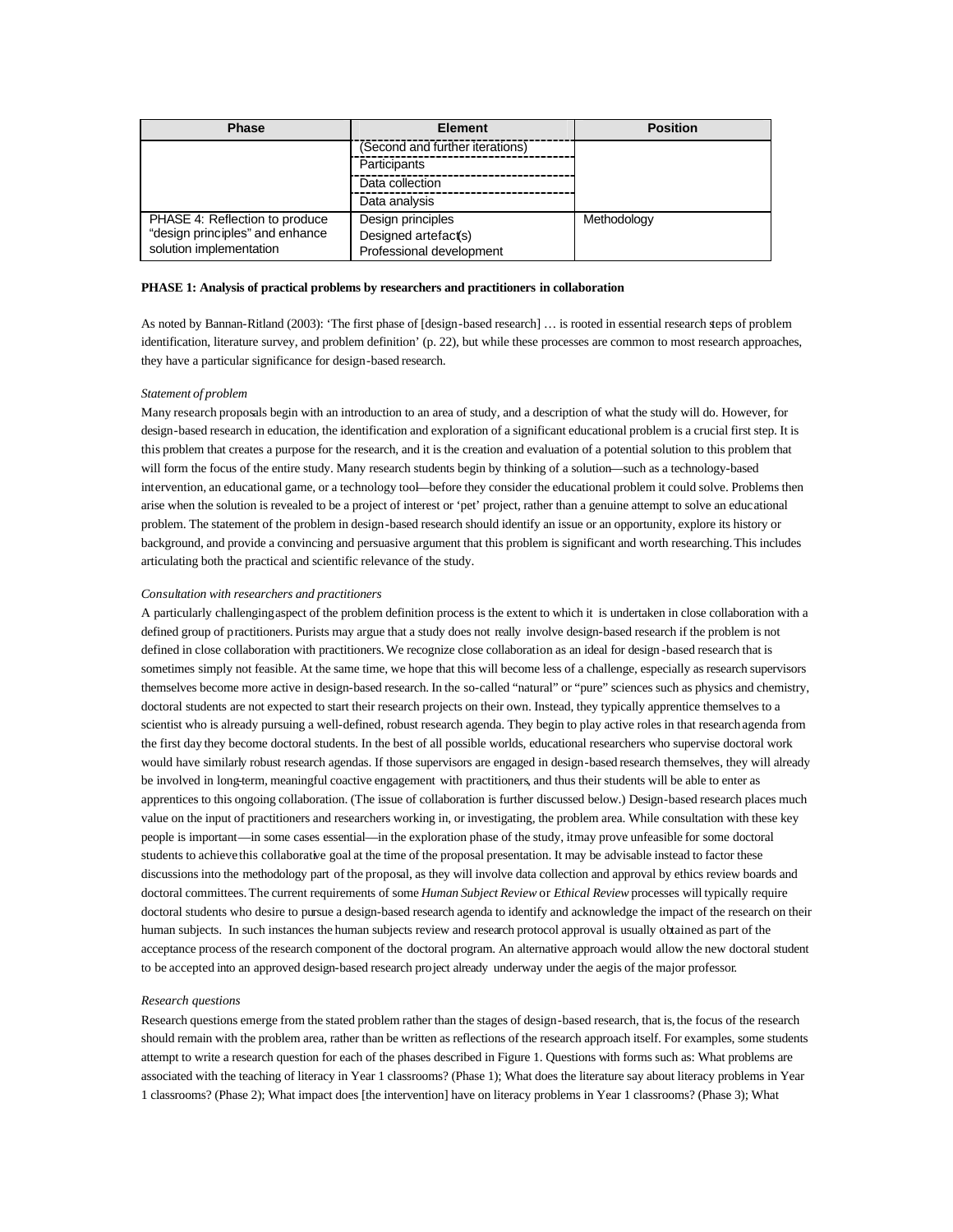principles can be derived to advise teachers of literacy in Year 1 classrooms? (Phase 4) do not truly reflect the problem of the study. Such questions focus too overtly on the process of the research and cannot guide the investigation of the more significant educational problem.

In line with the exploratory nature of design research, driving questions should therefore be open in nature. Edelson (2006) commented on the assumptions of design-based research, pointing out that:

It begins with the basic assumption that existing practices are inadequate or can, at least, be improved upon, so that new practices are necessary. The underlying questions behind design research are the same as those that drive innovative design:

- What alternatives are there to current educational practices?
- How can these alternatives be established and sustained? (p.103)

The "basic assumption" that drives design-based research should not be plucked out of thin air ("iPods will make students more motivated") nor should it be only derived from the literature ("learning communities enhance learning"). Instead, the assumptions that direct DBR are derived from the definition of the research problem in close collaboration with practitioners, and fine tuned through literature that serves to (a) help flesh out what is already known about the problem and (b) to guide the development of potential solutions. In such instances, the inquiry that forms the basis of DBR serves the researcher to help understand the underpinning processes and variables and how they impact on the learning and learning outcomes.

### *Literature review*

In describing the characteristics of design-based research, van den Akker (1999) noted that: 'A more intensive and systematic preliminary investigation of tasks, problems, and context is made, including searching for more accurate and explicit connections of that analysis with state-of-the-art knowledge from literature' (p.7). A literature review in design-based research performs not only the usual functions associated with a review—such as, the identification, location and analysis of documents relating to the research problem (Gay, 1992), or the building of a logical framework for the research, and identification of gaps in research (Marshall & Rossman, 1999). The literature review process is critical in design -based research because it facilitates the creation of draft design guidelines to inform the design and development of the intervention that will seek to address the identified problem. In most studies, and especially in design-based research, the literature review is a continual process. Findings from an iteration of review often promulgate further literature study as well as fine-tuning of the principles guiding the design. Inherent in the literature review is the identification of the conceptual underpinnings of the problem in order to assist the researcher to understand and predict the elements of a potential solution.

# **PHASE 2: Development of solutions informed by existing design principles and technological innovations**

## *Theoretical framework*

The theoretical framework for any research is reflected in the literature used to inform the study. This section of a research proposal should summarize the 'lens' through which the problem will be investigated, and it is also the place where the theoretical foundation of the proposed solution will be explained. After explaining the problem situation, it is often the case that students propose a technology -based solution that has weak or no links to theory. A well-described theoretical framework provides a sound basis for the proposed solution, because theory can inform practical design guidelines. Barab and Squire (2004) stated that 'design-based research suggests a pragmatic philosophical underpinning, one in which the value of a theory lies in its ability to produce changes in the world (p. 6). In the words of Cobb, Confrey, diSessa, Lehrer, and Shauble (2003), 'the theory must do real work' (p. 10).

### *Development of draft principles to guide the design of the intervention*

Even though they are largely based on the literature, it is unlikely that draft principles will be complete at the time the proposal is presented, but they could be offered as a work in progress or draft list. At the very least, the process of deriving them should be described and examples given.

# *Description of proposed intervention*

The proposed solution to the nominated educational problem is developed from consideration of relevant literature, consultation and collaboration with researchers and practitioners, and as an instantiation of the principles derived from these sources. As such, it is unlikely that any accurate description of the intervention or learning environment can be given at the proposal stage. Nevertheless it is important to describe in the prospectus or proposal the process of how the intervention will be conceptualized and developed.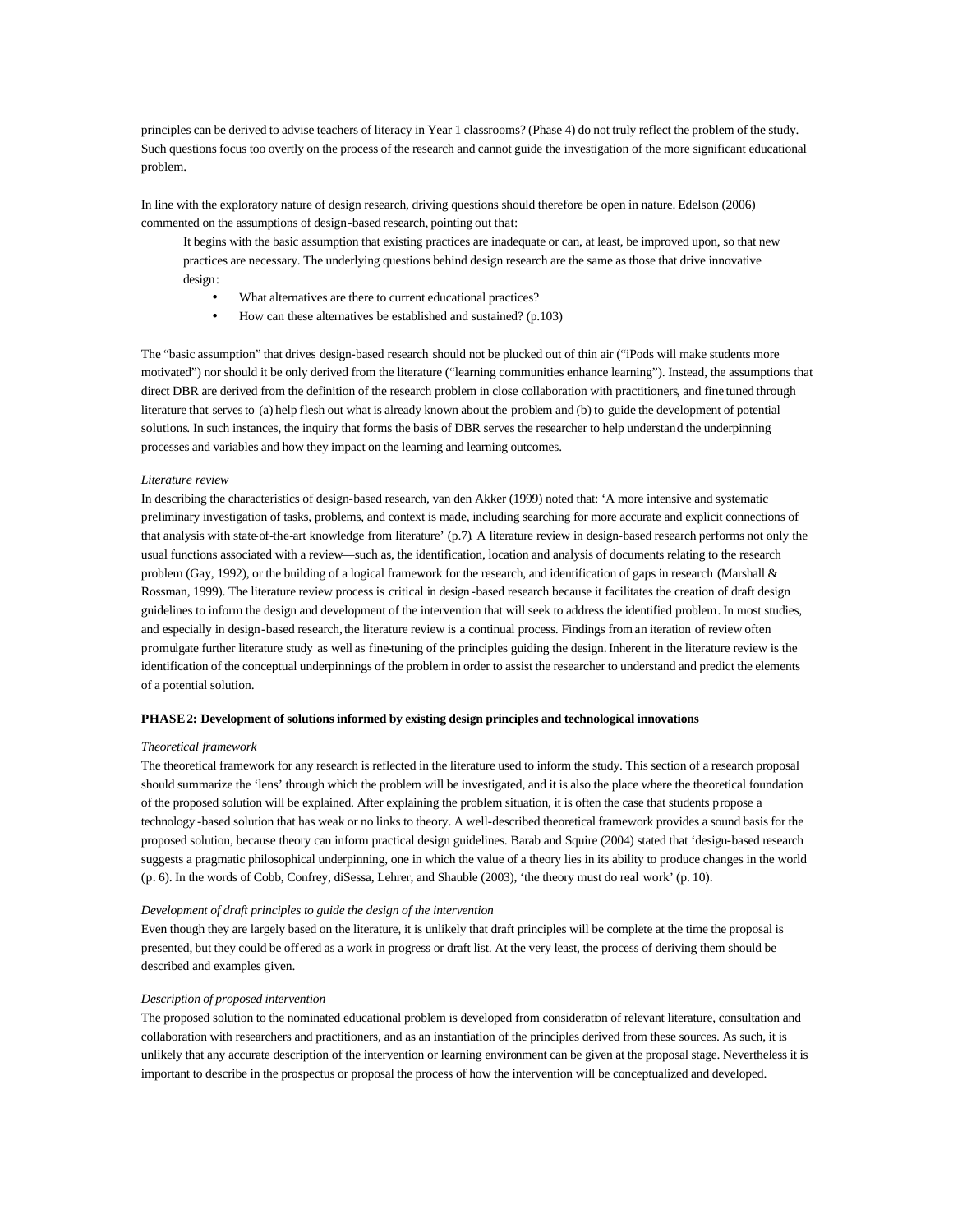## **PHASE 3: Iterative cycles of testing and refinement of solutions in practice**

Once a learning environment or intervention has been designed and developed, the next phase of design-based research encompasses the implementation and evaluation of the proposed solution in practice. Design-based research is not in itself a methodology, but a research approach. While both qualitative and quantitative methods may be used, it is worth noting that: 'Design researchers do *not*  emphasize isolated variables. While design researchers do focus on specific objects and processes in specific contexts, they try to study those as integral and meaningful phenomena' (van den Akker, Gravemeijer, McKenney, & Nieveen, 2006, p. 5). A research proposal would include details of the methodology of the implementation and evaluation of the proposed solution, as it largely constitutes the data collection and analysis stages of the study. The proposal should also include acknowledge of the likelihood, even the desirability in some case, of significant modifications being required in the data collection and analysis phases of the ongoing study.

# *Implementation of intervention (First iteration)*

The iterative nature of design-based research means that a single implementation is rarely sufficient to gather enough evidence about the success of the intervention and its affect on the problem situation. A typical design-based research study would have two or more cycles, where after the first implementation and evaluation, changes are made to the learning environment to further improve its ability to address the problem. This is in keeping with the focus suggested by Reeves (1999) who maintained that 'our research and evaluation efforts should be primarily developmental in nature … the purpose of such inquiry should be to improve, not to prove' (p. 18). In DBR the context of the inquiry must be seen as a means to an end rather than an end in itself. The intention should be to use the setting to gain an understanding which will have meaning beyond the immediate setting.

#### *Participants*

In a research proposal, the description of participants and the method of their selection provide important information for reviewers about the potential for bias in the proposed study. Using quantitative methods, random sampling is often necessary to ensure representation of a larger population. In qualitative studies, the choice of participants always relate to the purpose or goals of the study, and are usually individuals who reflect the characteristics or are influenced by the issues being considered by the investigation. Because of the highly situated nature of design-based research, participants in a design-based research study in education are central to the investigation. Reeves (2006) noted that "Design research is not an activity that an individual researcher can conduct in isolation from practice" (p. 59). Most often, participants are students in the researcher's (or cooperating practitioner's) own practice, or teachers, parents, support personnel or other people involved in the educational community that is the focus of or context for the study. The description of the research process identifies the qualifications that need to be recognized in interpreting findings.

### *Data collection and analysis*

The method of data collection in design-based research can involve the collection of qualitative and/or quantitative data, and it may be collected in cycles of several weeks or semesters, or even years. Types of data collected are likely to vary along with the phases. For example, data contributing to contextual understanding are more likely to be emphasized in earlier stages of the study; whereas data on prototype characteristics or user reactions are more likely to be collected later on. When it comes to more summative evaluations, "In view of the wide variation of possible interventions and contexts, a broad range of (direct/indirect; intermediate/ultimate) indicators for 'success' should be considered" (van den Akker, 1999, p. 8). Given the pragmatic aim of this kind of research, it is rarely possible to specify a finite minimum of data collection activities t hrough which the research questions can be satisfactorily answered. Rather, research design decisions tend to be influenced by the goal of meeting triangulation criteria (cf., Krathwohl, 1993), such as:

- Data sources: varying time, location and participants
- Methods: varying formats (interviews, observations, etc.)
- Investigators: varying researchers (or assistants)

Depending on the types of data to be collected, related techniques should be specified. For example, pattern coding and sequential analysis (Miles & Huberman, 1994) may be used with some qualitative data; and certain tests (e.g. Mann-Whit ney or T-test) may be run with quantitative data. In design-based research, methods and analytical procedures are selected and applied because of their utility for furthering the research project rather t han because of their abstract "power" or refinement.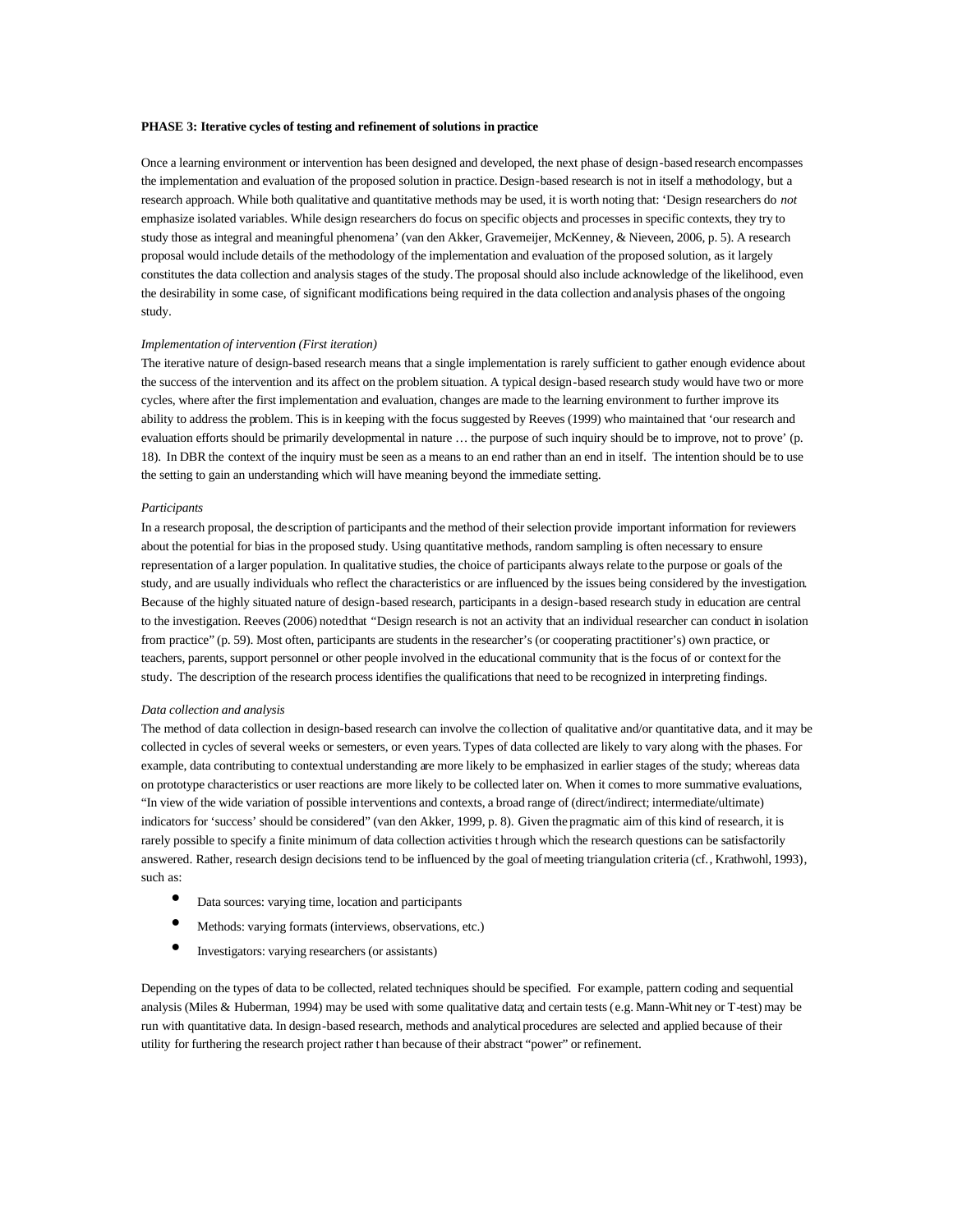# *Implementation of intervention (Second and further iterations)*

Although it is impossible to describe the nature of the second and subsequent iterations of the intervention, because they are so totally dependent on the findings of the first iteration, it is useful to describe the process that will be undertaken in the proposal. The cyclic nature of the data collection and analysis cannot be described in great detail in the proposal, but the process of *data collection, analysis, further refinement, implementation* and *data collection* (and so on) of the learning environment should be explained as a method in the proposal.

# **PHASE 4: Reflection to produce "design principles" and enhance solution implementation**

Design-based research implies outputs in the form of both knowledge and products. While these outputs are difficult to specify in advance in the research proposal, it is useful to be able to describe the process of their development.

# *Scientific outputs: Design principles*

The knowledge claim of design-based research, and one that sets it apart from other research approaches, takes the form of design principles, that is, evidence-based heuristics that can inform future development and implementation decisions(cf., Linn, Davis & Bell, 2004; van den Akker, 1999). Design principles contain substantive and procedural knowledge with comprehensive and accurate portrayal of the procedures, results and context, such that readers may determine which insights may be relevant to their own specific settings. In the traditional sense, generalization of design-based research findings is rather limited; instead, use of design principles calls for a form of analytical generalization.

## *Practical outputs: Designed artifact(s)*

As a design field, the dominant research goal in educational technology should be solving teaching, learning, and performance problems. In design -based research, the product of design is viewed as a major output . Design artifacts in this field may range from software packages to professional development programs. Often these products are designed by the researcher and developed by programmers and resource specialists. It is not necessary for the researcher to be the developer.

### *Societal outputs: Professional development of participants*

The collaboration that is so integral to the process of defining and accomplishing a design -based research project has an additional benefit to the extent that it enhances the professional development of all involved.

### **Timeline**

Design-based research requires frequent and prolonged periods of fieldwork, off-set by periods of review, reflection and re-design. These intervals should be clearly taken into account in any timeline accompanyingthe research proposal. A major strength of design research lies in its adaptability, the commitment to adjusting a study's course based on findings from the field. But, a research design that keeps changing is weak. The evolutionary planning approach that is necessitated by most design studies can only be successful within a sound framework that sets limits and allo ws freedom within certain temporal and conceptual boundaries. Table 2 below offers a hypothetical sample timeline for a 4-year design research project. While oblivious to the requirements of particular institutions and local regulations, it nevertheless demonstrates an example plan for adaptability in the design and implementation of iterations of interventions.

|   | Year 1                                                                   | Year <sub>2</sub>                           | Year <sub>3</sub>                                           | Year 4                      |
|---|--------------------------------------------------------------------------|---------------------------------------------|-------------------------------------------------------------|-----------------------------|
|   | Working with practition-<br>ers to define best<br>scenarios for research | Data collection (design<br>1)               | Data collection (design 3)                                  | <b>Dissertation writing</b> |
| 2 | Literature review<br>(continuing)                                        |                                             |                                                             |                             |
| 3 | Refining theoretical<br>framework                                        |                                             | Data analysis<br>Planning final round                       |                             |
| 4 |                                                                          | Analyzing findings                          | Paper writing, participation<br>in international conference |                             |
| 5 | Drafting detailed<br>research plan                                       | Literature review<br>Redesign of innovation | Data collection (evaluation<br>1)                           |                             |
| 6 |                                                                          | Planning & implementing<br>intervention     |                                                             |                             |

#### **Table 2:** Sample research timeline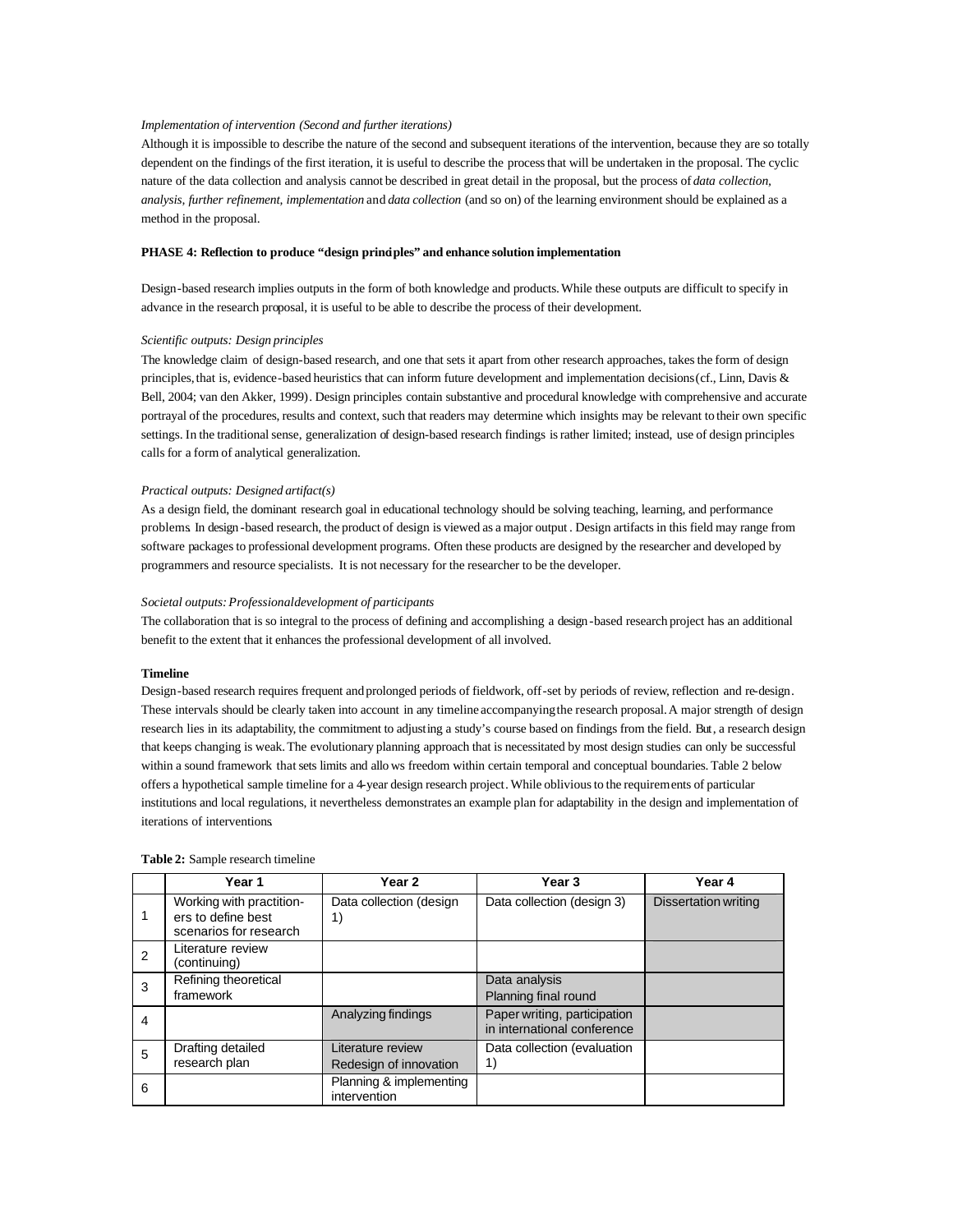|    | Creating instruments for<br>analysis                                       | Data collection (design<br>2)                                      |                                            | Literature review<br><b>Dissertation writing</b>              |
|----|----------------------------------------------------------------------------|--------------------------------------------------------------------|--------------------------------------------|---------------------------------------------------------------|
| 8  | Data collection (needs<br>and context analysis)                            |                                                                    |                                            |                                                               |
| 9  | Analyzing initial data<br>Begin dissertation writing                       |                                                                    | Synthesize findings, revisit<br>literature |                                                               |
| 10 | Literature review<br>Mutual adaptation &<br>refinement of research<br>plan | Literature review<br>Analyzing findings,<br>redesign of innovation |                                            |                                                               |
| 11 | Designing intervention<br>and data collection<br>instruments               | Planning and<br>implementing<br>intervention                       | Data collection (evaluation<br>2)          | Final publication,<br>preparation for<br>defense, if required |
| 12 | Planning & implementing<br>intervention                                    |                                                                    |                                            | Defense                                                       |

Light grey = Time primarily spent at university with mentor/advisor/supervisor

White = Time primarily spent in field

# **The structure of a design-based research proposal**

In preparing the design-based research proposal itself then, it is necessary to move beyond the conceptual phases of the approach to a sequential and practical description, and to a sequence that is in keeping with the expectations of a tradit ional research proposal document. In keeping with these requirements, a typical structure might use the following headings or topic areas:

# **Title of proposed research**

- 1. Statement of problem *or* Introduction *or* Rationale *or* Background (in consultation with researchers and practitioners)
- 2. Research questions
- 3. Literature review (preliminary)
- 4. Theoretical framework
	- a. Draft principles to guide the design of the intervention
- 5. Methodology
	- a. Description of proposed
	- b. Description of proposed intervention
	- c. Implementation of intervention (First iteration)
		- i. Participants
			- ii. Procedure/Data collection
		- iii. Data analysis
		- iv. Revisions to intervention
	- d. Implementation of intervention (Second and further iterations)
		- i. Participants
		- ii. Procedure/Data collection
		- iii. Data analysis
			- iv. Revisions to intervention
	- e. Development of design principles and products
- 6. Ethical considerations
- 7. Timeline
- 8. Budget

Using such a structure, there is a great deal of scope to provide a clear and convincing case that the research will be conducted with rigor and responsibility, and it help s design-researchers to clarify their role. This is extremely important, as design-based researchers often cope with the methodological challenges brought forth by serving as designers, advisors and facilitators while working on one design project.

# **Conclusion**

We have to appreciate that design-based research is inherently exploratory and speculative. At the same time, it is a socially responsible enterprise because it puts the concerns and problems of practitioners in the forefront of the research and development process. Various educational technologies have often been predicted as having the power to revolutionize teaching and learning, but